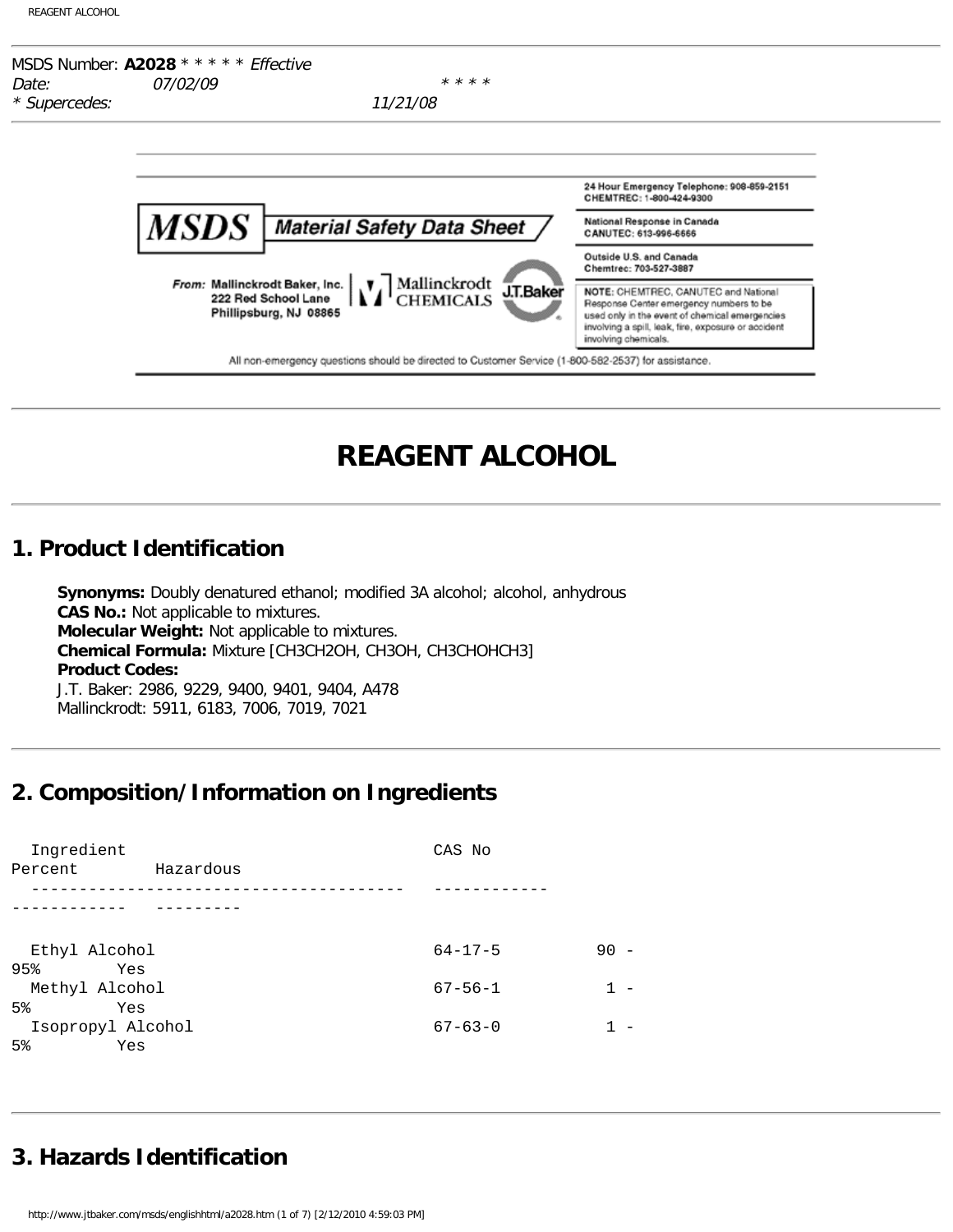#### **Emergency Overview** --------------------------

#### **POISON! DANGER! MAY BE FATAL IF SWALLOWED. HARMFUL IF INHALED OR ABSORBED THROUGH SKIN. VAPOR HARMFUL. FLAMMABLE! AFFECTS CENTRAL NERVOUS SYSTEM. MAY CAUSE BLINDNESS. CANNOT BE MADE NONPOISONOUS. CAUSES IRRITATION TO SKIN, EYES AND RESPIRATORY TRACT. MAY AFFECT LIVER, BLOOD, REPRODUCTIVE SYSTEM.**

**SAF-T-DATA(tm)** Ratings (Provided here for your convenience)

-----------------------------------------------------------------------------------------------------------

Health Rating: 3 - Severe (Poison) Flammability Rating: 3 - Severe (Flammable) Reactivity Rating: 1 - Slight Contact Rating: 3 - Severe (Life) Lab Protective Equip: GOGGLES & SHIELD; LAB COAT & APRON; VENT HOOD; PROPER GLOVES; CLASS B EXTINGUISHER Storage Color Code: Red (Flammable) -----------------------------------------------------------------------------------------------------------

**Potential Health Effects**

----------------------------------

#### **Inhalation:**

Exposure may cause irritation to the mucous membranes of the upper respiratory tract. Prolonged exposures to high concentrations may cause drowsiness, loss of appetite and inability to concentrate.

#### **Ingestion:**

Cause headaches, gastritis, intoxication, blindness and, in acute cases, death.

#### **Skin Contact:**

Causes skin irritation, cracking or flaking due to dehydration and defatting action.

#### **Eye Contact:**

Can cause eye irritation. Splashes may cause temporary pain and blurred vision.

#### **Chronic Exposure:**

Prolonged skin contact causes drying and cracking of skin. May affect the nervous system. May affect liver, blood, reproductive system. Continued ingestion of small amounts could result in blindness.

#### **Aggravation of Pre-existing Conditions:**

Persons with pre-existing skin disorders or eye problems or impaired liver or kidney function may be more susceptible to the effects of the substance.

### **4. First Aid Measures**

#### **Inhalation:**

Remove to fresh air. If not breathing, give artificial respiration. If breathing is difficult, give oxygen. Call a physician.

#### **Ingestion:**

Induce vomiting immediately as directed by medical personnel. Never give anything by mouth to an unconscious person.

#### **Skin Contact:**

Remove any contaminated clothing. Wash skin with soap or mild detergent and water for at least 15 minutes. Get medical attention if irritation develops or persists.

#### **Eye Contact:**

Immediately flush eyes with plenty of water for at least 15 minutes, lifting lower and upper eyelids occasionally. Get medical attention immediately.

# **5. Fire Fighting Measures**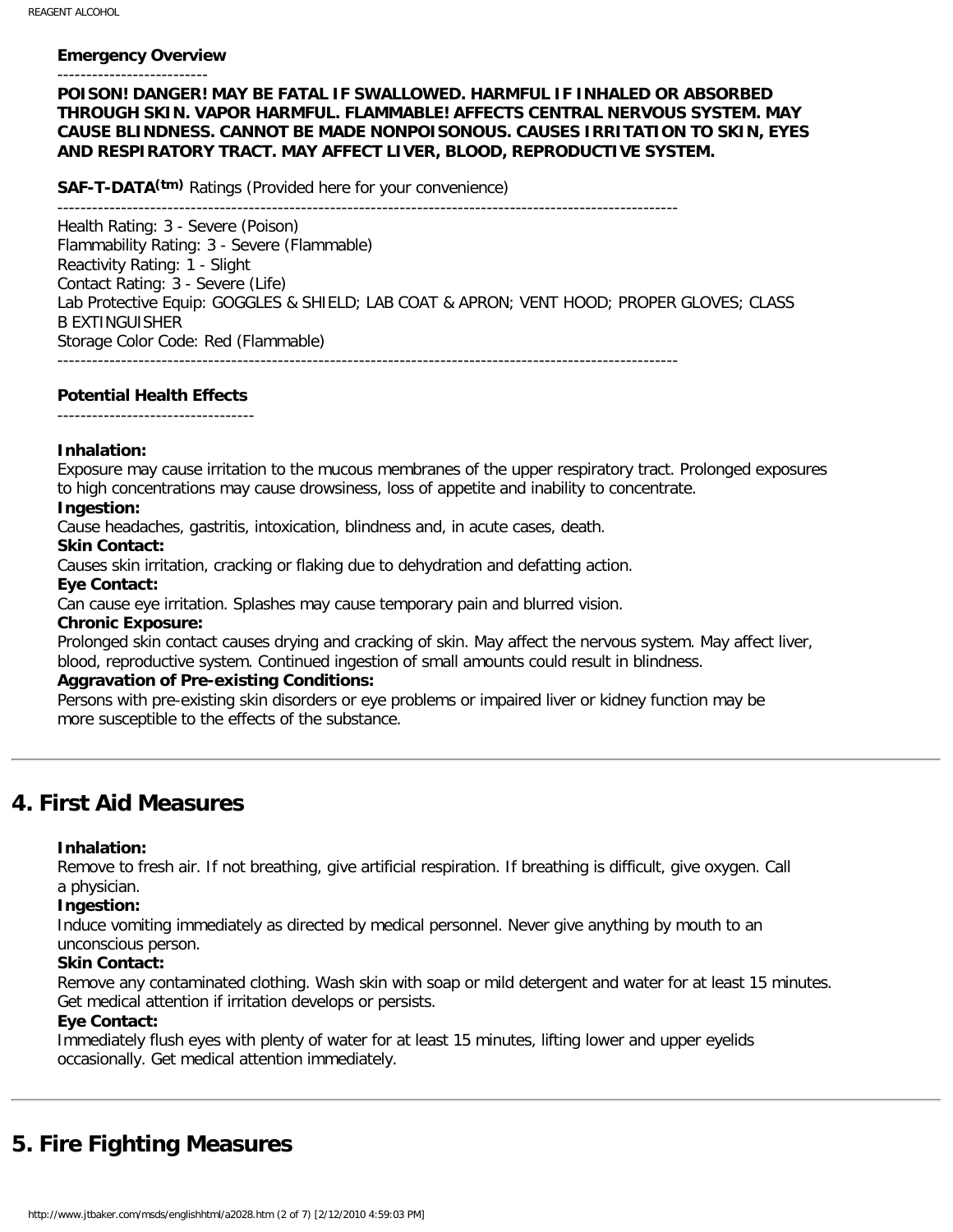#### **Fire:**

Flash point: 13C (55F) CC Autoignition temperature: 422C (792F) Flammable limits in air % by volume: lel: 3.3; uel: 19 Flammable liquid and vapor! Dangerous fire hazard when exposed to heat or flame.

#### **Explosion:**

Above flash point, vapor-air mixtures are explosive within flammable limits noted above. Vapors can flow along surfaces to distant ignition source and flash back. Sealed containers may rupture when heated. Sensitive to static discharge.

#### **Fire Extinguishing Media:**

Water spray, dry chemical, alcohol foam, or carbon dioxide. Water may be ineffective.

#### **Special Information:**

In the event of a fire, wear full protective clothing and NIOSH-approved self-contained breathing apparatus with full facepiece operated in the pressure demand or other positive pressure mode. Water spray can be used to extinguish fires and cool fire-exposed containers. Water may be used to flush spills away from exposures and to dilute spills to non-flammable mixtures.

### **6. Accidental Release Measures**

Ventilate area of leak or spill. Remove all sources of ignition. Wear appropriate personal protective equipment as specified in Section 8. Isolate hazard area. Keep unnecessary and unprotected personnel from entering. Contain and recover liquid when possible. Use non-sparking tools and equipment. Collect liquid in an appropriate container or absorb with an inert material (e. g., vermiculite, dry sand, earth), and place in a chemical waste container. Do not use combustible materials, such as saw dust. Do not flush to sewer! US Regulations (CERCLA) require reporting spills and releases to soil, water and air in excess of reportable quantities. The toll free number for the US Coast Guard National Response Center is (800) 424-8802.

J. T. Baker SOLUSORB® solvent adsorbent is recommended for spills of this product.

### **7. Handling and Storage**

Protect against physical damage. Store in a cool, dry well-ventilated location, away from any area where the fire hazard may be acute. Outside or detached storage is preferred. Separate from incompatibles. Containers should be bonded and grounded for transfers to avoid static sparks. Storage and use areas should be No Smoking areas. Use non-sparking type tools and equipment, including explosion proof ventilation. Containers of this material may be hazardous when empty since they retain product residues (vapors, liquid); observe all warnings and precautions listed for the product.

### **8. Exposure Controls/Personal Protection**

#### **Airborne Exposure Limits:**

- OSHA Permissible Exposure Limit (PEL): 1000 ppm (TWA) for ethyl alcohol 400 ppm (TWA) for isopropyl alcohol 200 ppm (TWA) for methyl alcohol - ACGIH Threshold Limit Value (TLV): 1000 ppm (STEL), A3 - confirmed animal carcinogen with unknown relevance to humans for ethyl alcohol 200 ppm (TWA), 400 ppm (STEL), A4 - not classifiable as a human carcinogen for isopropyl alcohol 200 ppm (TWA), 250 ppm (STEL) skin, for methyl alcohol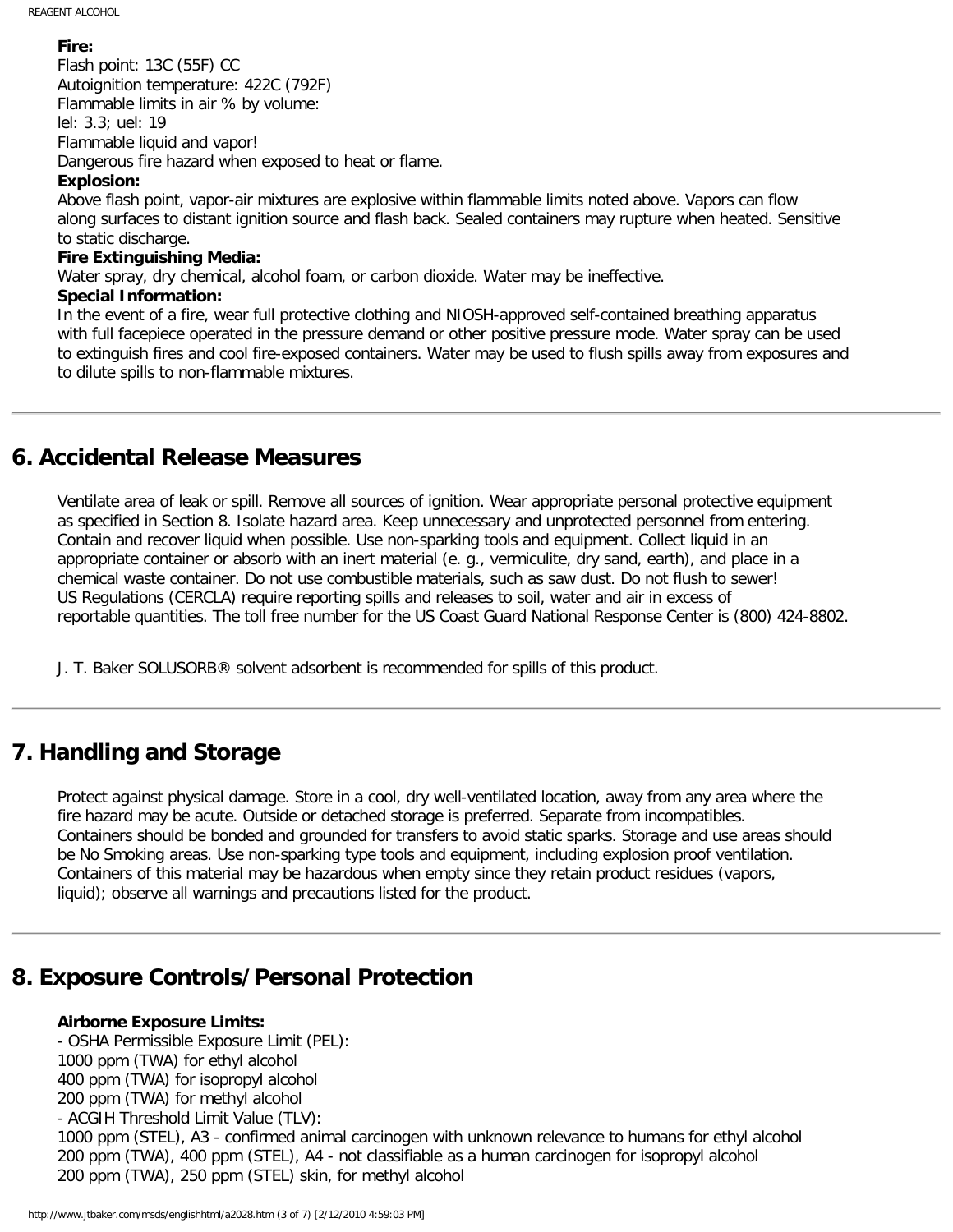#### **Ventilation System:**

A system of local and/or general exhaust is recommended to keep employee exposures below the Airborne Exposure Limits. Local exhaust ventilation is generally preferred because it can control the emissions of the contaminant at its source, preventing dispersion of it into the general work area. Please refer to the ACGIH document, Industrial Ventilation,

A Manual of

Recommended Practices and the comment of the comment of the comment of the comment of the comment of the comment of the comment of the comment of the comment of the comment of the comment of the comment of the comment of t

#### **Personal Respirators (NIOSH Approved):**

If the exposure limit is exceeded, wear a supplied air, full-facepiece respirator, airlined hood, or full-facepiece self-contained breathing apparatus.

#### **Skin Protection:**

Wear impervious protective clothing, including boots, gloves, lab coat, apron or coveralls, as appropriate, to prevent skin contact.

#### **Eye Protection:**

Use chemical safety goggles and/or a full face shield where splashing is possible. Maintain eye wash fountain and quick-drench facilities in work area.

### **9. Physical and Chemical Properties**

#### **Appearance:**

Clear, colorless liquid. **Odor:** Mild pleasant whiskey-like odor. **Solubility:** Miscible in water. **Density:** 0.79 @ 20C/4C **pH:** No information found. **% Volatiles by volume @ 21C (70F):** 100 **Boiling Point:** 78C (172F) (ethanol) **Melting Point:** -114C (-173F) (ethanol) **Vapor Density (Air=1):** 1.6 (ethanol) **Vapor Pressure (mm Hg):** 40 @ 19C (66F) (ethanol) **Evaporation Rate (BuAc=1):** ca. 1.4 (CCl4=1) (ethanol)

### **10. Stability and Reactivity**

#### **Stability:**

Stable under ordinary conditions of use and storage. **Hazardous Decomposition Products:** Carbon dioxide and carbon monoxide may form when heated to decomposition. **Hazardous Polymerization:** Will not occur. **Incompatibilities:** Strong oxidants, silver salts, acid chlorides, alkali metals, metal hydrides, hydrazine, and many other substances. **Conditions to Avoid:** Heat, flames, ignition sources and incompatibles.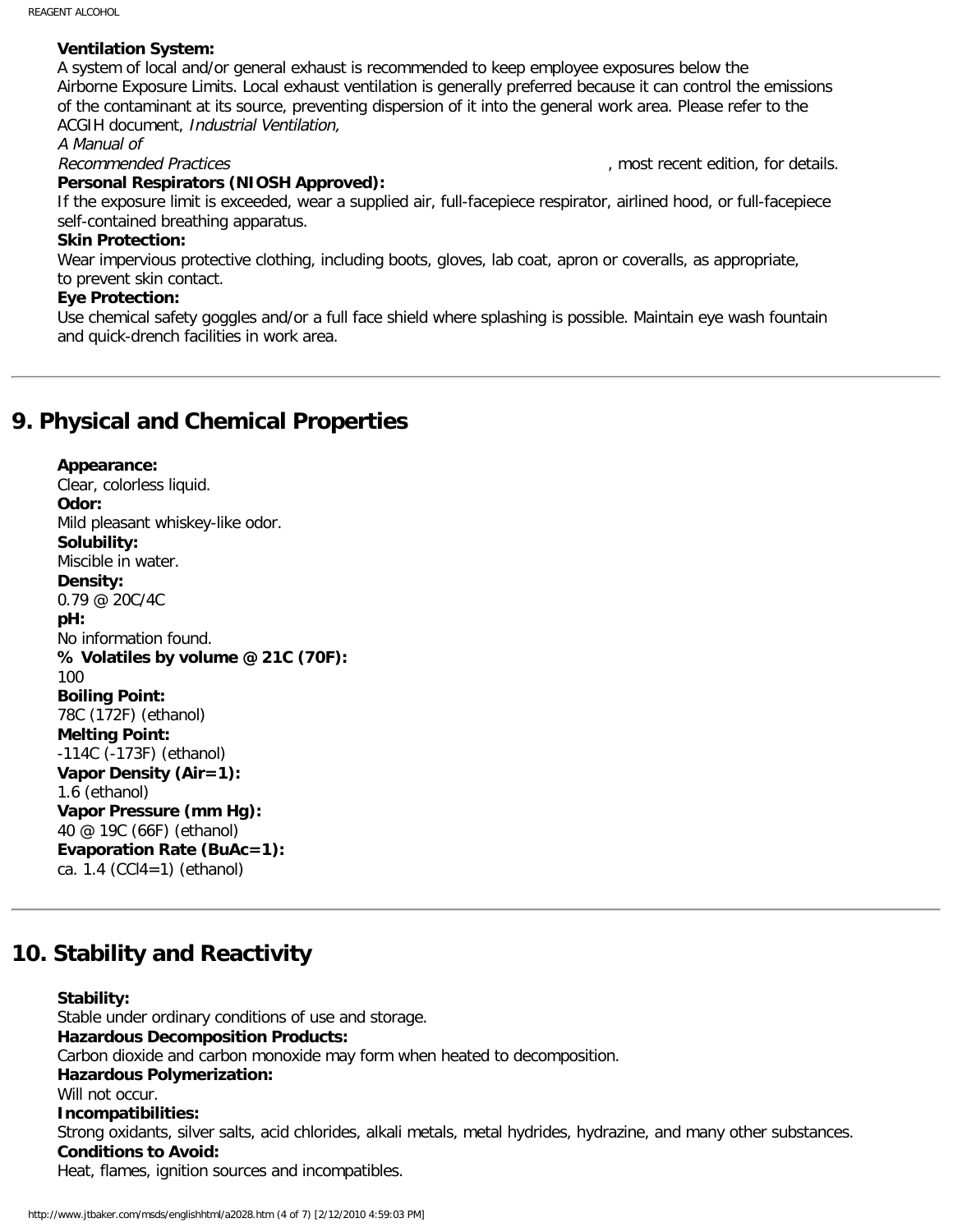# **11. Toxicological Information**

#### **Toxicological Data:**

Ethyl alcohol: oral rat LD50: 7060 mg/kg; inhalation rat LC50: 20,000 ppm/10H; Irritation data, eye, rabbit: 500 mg/24H moderate; Investigated as a tumorigen, mutagen, reproductive effector. Methyl alcohol: oral rat LD50: 5628 mg/kg; inhalation rat LC50: 64000 ppm/4H; skin rabbit LD50: 15800 mg/kg; Irritation data,skin, rabbit: 20 mg/24H, Moderate; Investigated as a tumorigen, mutagen, reproductive effector. Isopropyl alcohol: oral rat LD50: 5045 mg/kg; skin rabbit LD50: 12.8 gm/kg; inhalation, rat: 16,000 ppm 8 hr. Investigated as a mutagen, tumorigen, reproductive effector.

#### **Reproductive Toxicity:**

Ethanol has been linked to birth defects in humans.

#### **Carcinogenicity:**

Ethanol has been linked to cancer in humans. Chronic ethanol ingestion is associated with liver cancer. Most industrial ethanol contains denaturants that render it undesirable to drink.

| --------\Cancer Lists\----- |       |                                     |               |
|-----------------------------|-------|-------------------------------------|---------------|
| Ingredient                  | Known | ---NTP Carcinogen---<br>Anticipated | IARC Category |
|                             |       |                                     |               |
| Ethyl Alcohol $(64-17-5)$   | Nο    | Νo                                  | None          |
| Methyl Alcohol (67-56-1)    | Nο    | Νo                                  | None          |
| Isopropyl Alcohol (67-63-0) | Nο    | Νo                                  |               |
|                             |       |                                     |               |

### **12. Ecological Information**

#### **Environmental Fate:**

Following data for ethanol: When released into the soil, this material is expected to readily biodegrade. When released into the soil, this material is expected to leach into groundwater. When released into the soil, this material is expected to quickly evaporate. When released into water, this material is expected to readily biodegrade. When released into water, this material may evaporate to a moderate extent. This material is not expected to significantly bioaccumulate. When released into the air, this material is expected to be readily degraded by reaction with photochemically produced hydroxyl radicals. When released into the air, this material is expected to be readily removed from the atmosphere by dry and wet deposition. When released into the air, this material is expected to have a half-life between 1 and 10 days.

#### **Environmental Toxicity:**

This material is not expected to be toxic to aquatic life. The LC50/96-hour values for fish are over 100 mg/l.

### **13. Disposal Considerations**

Whatever cannot be saved for recovery or recycling should be handled as hazardous waste and sent to a RCRA approved incinerator or disposed in a RCRA approved waste facility. Processing, use or contamination of this product may change the waste management options. State and local disposal regulations may differ from federal disposal regulations. Dispose of container and unused contents in accordance with federal, state and local requirements.

# **14. Transport Information**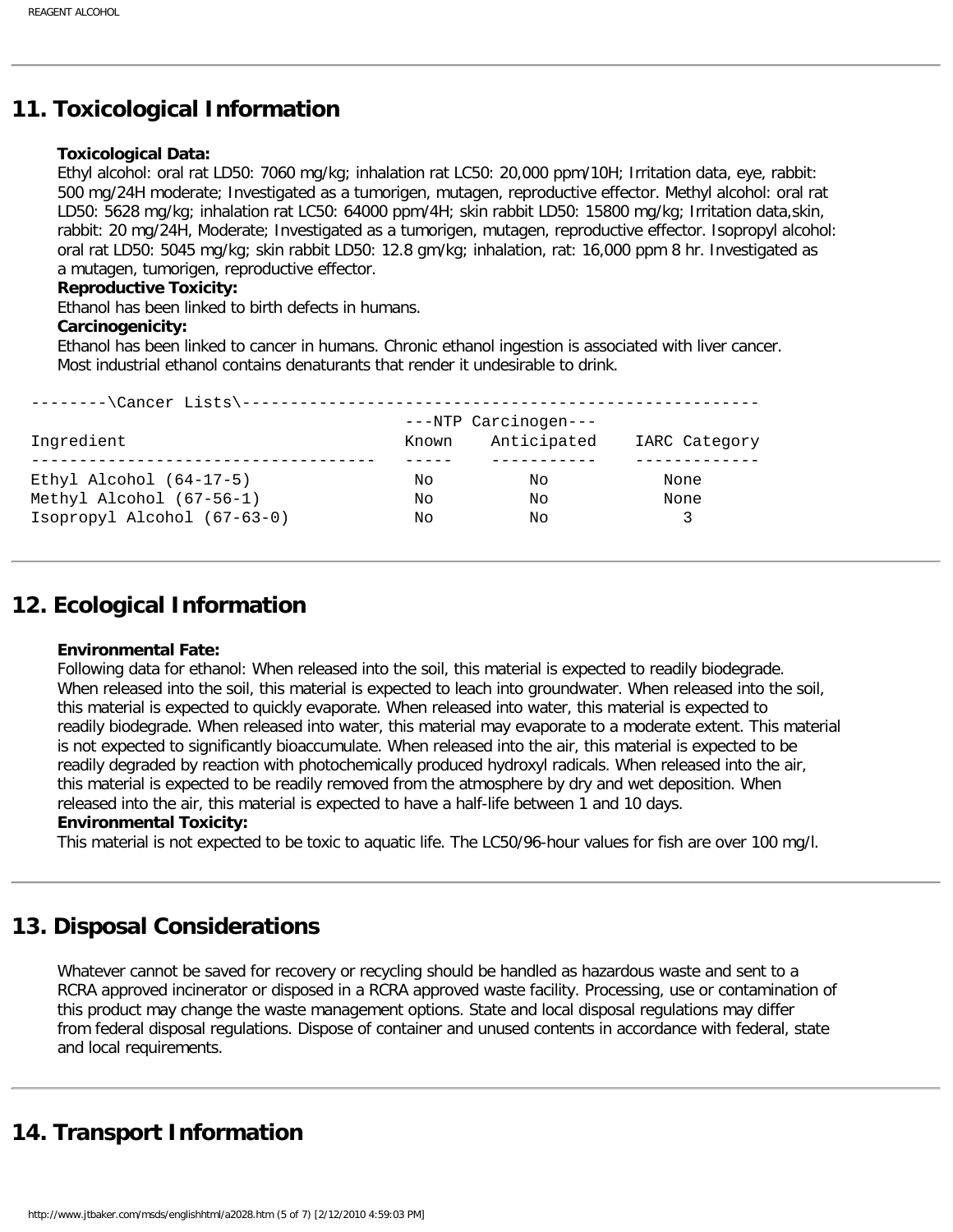**Domestic (Land, D.O.T.)** ----------------------- **Proper Shipping Name:** ALCOHOLS, N.O.S. (ETHANOL, METHANOL, ISOPROPANOL) **Hazard Class:** 3 **UN/NA:** UN1987 Packing Group: II **Information reported for product/size:** 350LB **International (Water, I.M.O.)** ----------------------------- **Proper Shipping Name:** ALCOHOLS, N.O.S. (ETHANOL, METHANOL, ISOPROPANOL) **Hazard Class:** 3 **UN/NA:** UN1987 Packing Group: II **Information reported for product/size:** 350LB

### **15. Regulatory Information**

--------\Chemical Inventory Status - Part 1\----------------------------------- Ingredient TSCA EC Japan Australia ----------------------------------------------- ---- --- ----- --------- Ethyl Alcohol (64-17-5) Yes Yes Yes Yes Methyl Alcohol (67-56-1) Yes Yes Yes Yes Isopropyl Alcohol (67-63-0) Yes Yes Yes Yes --------\Chemical Inventory Status - Part 2\----------------------------------- --Canada-- Ingredient Korea DSL NDSL Phil. ----------------------------------------------- ----- --- ---- ----- Ethyl Alcohol (64-17-5) Yes Yes No Yes Methyl Alcohol  $(67-56-1)$  Isopropyl Alcohol (67-63-0) Yes Yes No Yes --------\Federal, State & International Requlations - Part 1\-----------------SARA 302- ------SARA 313------<br>RQ TPQ List Chemical Catg. Ingredient The RQ TPQ List Chemical Catg. ----------------------------------------- --- ----- ---- -------------- Ethyl Alcohol (64-17-5) No No No No Methyl Alcohol (67-56-1) No No Yes No Isopropyl Alcohol (67-63-0) No No Yes No --------\Federal, State & International Regulations - Part 2\---------------- -RCRA- -TSCA- Ingredient CERCLA 261.33 8(d) ----------------------------------------- ------ ------ ------ Ethyl Alcohol (64-17-5) No No No Methyl Alcohol (67-56-1) 5000 U154 No Isopropyl Alcohol (67-63-0) No No No Chemical Weapons Convention: No TSCA 12(b): No CDTA: Yes SARA 311/312: Acute: Yes Chronic: Yes Fire: Yes Pressure: No

Reactivity: No (Mixture / Liquid)